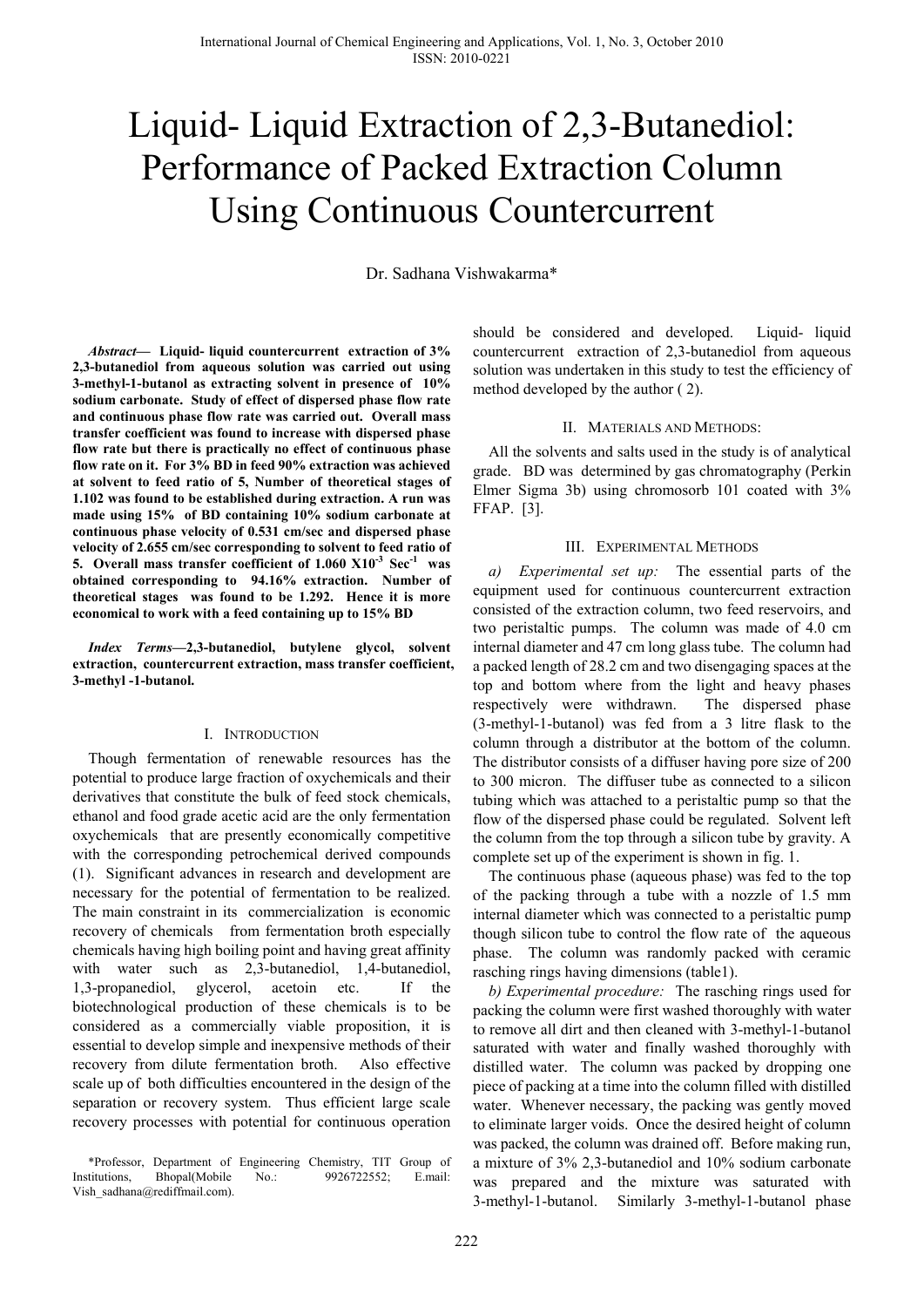was saturated with water. The pumps were set properly to deliver these mixtures at the desired flow rates.

*c) Mass transfer experiment:* For experiments involving mass transfer from the continuous (aqueous) phase to dispersed phase (solvent), the BD concentration in the aqueous phase was held at about 3%, and in the next run at15%. The column was first filled with aqueous phase saturated with solvent phase, followed by regulating the water flow to a desired rate. The dispersed phase saturated with water was then introduced at a predetermined rate. The zone of separation of the two phases was maintained at about 1cm above the level of the packing. The level of the solvent phase was maintained at 3.4cm above the level of the separation zone.

*d) Effect of dispersed phase flow rate:*To observe the effect of dispersed phase flow rate on mass transfer, the flow rate of the aqueous phase was held constant at 4ml/min and the dispersed phase flow rate was varied. Initially the column was started with dispersed phase flow rate of 4ml/min. Flow rates of aqueous and solvent phases were checked by noting the amount of each liquid collected in a suitable interval. The samples from the outlet streams were taken out at regular intervals of 10 min and were analyzed for BD concentration by GLC. The operation was continued till the steady state was reached. It has been observed that a run time of 80-90mins was required to achieve the steady state.

After achieving the steady state at a particular flow rate of dispersed phase, the column was run for another 10min and samples were then collected from the outlet streams and analyzed for BD concentration. After the run was over, flow rate of the dispersed phase was increased to 8ml/min so as to obtain solvent to feed ratio of 2. The procedure was repeated at flow rates of 12, 16, 20 and 24 ml/min.

*e) Effect of continuous phase flow rate:* To study the effect of continuous phase flow rate on the mass transfer, experiments were repeated as described above. Only the flow rate of the dispersed phase was held constant at 4 ml/min and that of the continuous phase was varied. The BD concentrations in the effluent streams, after steady state, were analyzed.

*f) Evaluation of mass transfer coefficient:* The overall mass transfer coefficient  $(K_d a)$  was calculated based on dispersed phase flow rate as given by Treybal at.el. (4)



IV. RESULT AND DISCUSSION

*a) Number of theoretical stages:* The number of theoretical stages calculated from Kremser equation (5) is summarized in Table:2. The calculations assumes 3% and 15% BD in feed for getting 95% and 99% recovery. It is observed that when the solvent to feed ratio is 3 or greater than 3, the number of theoretical stages is 3 at 99% recovery and less than 3 at 95% recovery. On the basis of these results, packed column was selected for the recover of BD by continuous countercurrent extraction using 3-methyl-1-butanol as extracting solvent.

TABLE: I DIMENSIONS OF RASCHIG RINGS

| Outer Diameter             | $5.5$ mm          |
|----------------------------|-------------------|
| Internal Diameter          | 2.0 <sub>mm</sub> |
| Height                     | 4.5 <sub>mm</sub> |
| No. the raschig rings used | 1500              |

*b) Effect of dispersed phase flow rate:* Table 3 shows the summary of the results obtained during continuous countercurrent extraction of BD from aqueous phase to the solvent phase using packed column. It has been observed that at low flow rates large portion of the packing surface are not utilized by the dispersed phase. At increased flow rate of the dispersed phase, for a given rate of the continuous phase, the surface are of packing units seemed to be effectively utilized by the dispersed phase. The dispersed phase flow rate was varied from  $0.55 \times 10^{-2}$  to  $2.655 \times 10^{-2}$  cm per sec. The results clearly indicate that there is increase in  $K_d$ a with increase dispersed phase flow rate this is due to the increase in drop surface. This increase can also be attributed to the increased hold up as the dispersed phase flow rate is increased.

Percent extraction was calculated by equation given by Morrison et. Al. (6) for 3% BD in feed. 90% extraction was achieved at solvent to feed ratio of 5, using continuous countercurrent extraction in presence of 10% sodium carbonate. Number of theoretical stages of 1.102 was found to be established during extraction at solvent to feed ratio of 5 corresponding to 90% recovery of BD.

*d) Effect of continuous phase flow rate: Results* shows that there is practically no effect of continuous phase flow rate on the  $K_d$ a. It might be due to the reason that the size of the droplets of the dispersed phase is practically independent of the rate of the continuous phase (7). Under such condition, it is reasonably safe to assume that the velocity of one phase relative to the other will be independent of the rate of continuous phase, since the other factors influencing this velocity are not influence by the rate of the continuous phase. This explains why there has been no change in the efficiency of the extraction column with the change in the rate of continuous phase.

An attempt has also been made to carry out extraction using higher concentration of BD in feed solution, as it has been observed that a dilute solution of extract was obtained when the feed solution contains lower concentration of BD. This will necessitate the use of a large quantity of solvent which will create problem in handling. Hence a run was made using  $15%$  (17.322)  $\text{gmol/cm}^3$  X  $10^{-4}$  ) of BD containing 10% sodium carbonate at continuous phase velocity of 0.531 cm/sec and dispersed phase velocity of 2.655 cm/sec corresponding to solvent to feed ratio of 5. The results are shown in run no. 11 of Table 3. Overall mass